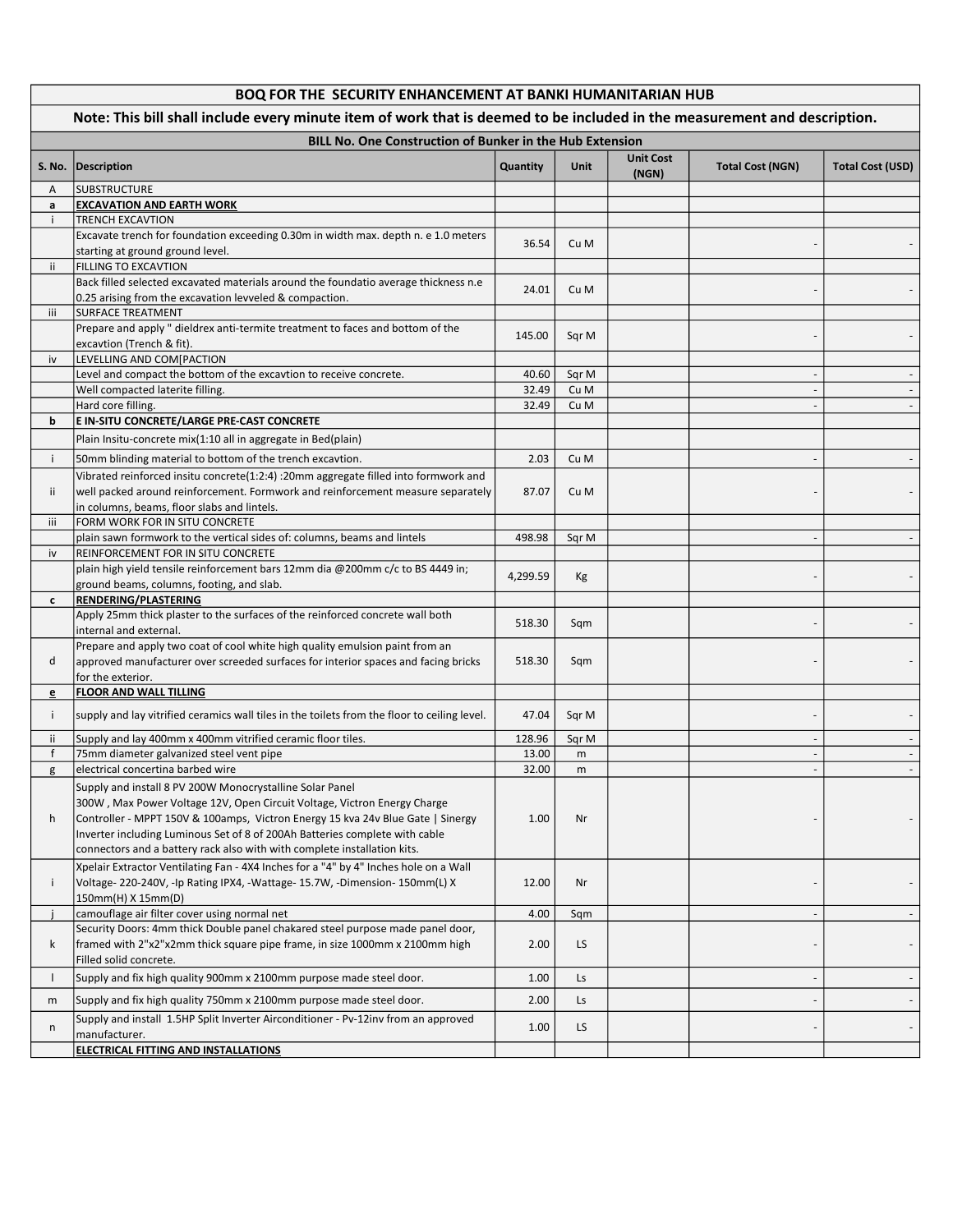| e    | Allow a provisional sum for all electrical fittings and Installations. This cost shall<br>include the cost of a distribution board D4 3, knockout boxes, looping boxes, circular<br>boxes, pvc pipes and conduits, lighting switches, wiring cables; (1.5mm, 2.5mm and<br>flexes) cable connector, RCCB, RCD, 32amp 6mm 5 core cable, junction boxes, 13/15<br>amp sockets, and all other necessary materials and accessories for a complete<br>installation. All cable shall be NOCACO<br>PLUMBING FITTINGS ANG MECHANICAL INSTALLATION | 1.00   | LS.             |                                     |  |
|------|------------------------------------------------------------------------------------------------------------------------------------------------------------------------------------------------------------------------------------------------------------------------------------------------------------------------------------------------------------------------------------------------------------------------------------------------------------------------------------------------------------------------------------------|--------|-----------------|-------------------------------------|--|
| q    | Supply and fix sanitary appliances and accessories including all joints, to cold and hot<br>water supply and discharge pipes. These should include: Toilet Paper Holder, Toilet<br>Seat, Basin & Pedestal, Skylanders Bathroom Fittings & Accessories, Skylanders<br>Skyland Standing Shower with Mixer, Floor Drain and water heater.                                                                                                                                                                                                   | 1.00   | LS              |                                     |  |
|      | <b>TOTAL</b>                                                                                                                                                                                                                                                                                                                                                                                                                                                                                                                             |        |                 |                                     |  |
|      | <b>SEPTIC TANK</b>                                                                                                                                                                                                                                                                                                                                                                                                                                                                                                                       |        |                 |                                     |  |
| 23.1 | <b>TRENCH EXCAVATION</b>                                                                                                                                                                                                                                                                                                                                                                                                                                                                                                                 |        |                 |                                     |  |
|      | Excavate trench for foundation exceeding 0.30m in width max. depth n.e 1.0 meters<br>starting at ground level.                                                                                                                                                                                                                                                                                                                                                                                                                           | 7.20   | Cu <sub>m</sub> |                                     |  |
| 23.2 | <b>FILLING TO EXCAVATION</b>                                                                                                                                                                                                                                                                                                                                                                                                                                                                                                             |        |                 |                                     |  |
|      | Back filled selected excavated materials around foundation average thickness n.e.                                                                                                                                                                                                                                                                                                                                                                                                                                                        | 7.68   | Cu m            |                                     |  |
|      | 0.25 meter arising from excavation levelled & compacted.                                                                                                                                                                                                                                                                                                                                                                                                                                                                                 |        |                 |                                     |  |
| 23.3 | <b>SURFACE TREATMENT</b>                                                                                                                                                                                                                                                                                                                                                                                                                                                                                                                 |        |                 |                                     |  |
|      | Prepare and apply "dieldrex 20" anti-termite treatment to faces and bottom of<br>excavation (Trench & Pit)                                                                                                                                                                                                                                                                                                                                                                                                                               | 48.00  | Sqr M           |                                     |  |
| 23.4 | LEVELING AND COMPACTION                                                                                                                                                                                                                                                                                                                                                                                                                                                                                                                  |        |                 |                                     |  |
|      | Level and compact bottom of excavation to receive concrete.                                                                                                                                                                                                                                                                                                                                                                                                                                                                              | 4.00   | Sqr M           |                                     |  |
| 24.1 | E IN-SITU CONCRETE/LARGE PRECAST CONCRETE                                                                                                                                                                                                                                                                                                                                                                                                                                                                                                |        |                 |                                     |  |
|      | Plain in situ concrete mix (1:10 all - in - aggregate) in:                                                                                                                                                                                                                                                                                                                                                                                                                                                                               |        |                 |                                     |  |
|      | Bed (Plain)                                                                                                                                                                                                                                                                                                                                                                                                                                                                                                                              |        |                 |                                     |  |
|      | 50mm Blinding material to bottom of trench excavation.                                                                                                                                                                                                                                                                                                                                                                                                                                                                                   | 0.20   | Cu m            |                                     |  |
|      | Vibrated reinforced insitu concrete(1:2:4) :20mm aggregate filled into formwork and                                                                                                                                                                                                                                                                                                                                                                                                                                                      |        |                 |                                     |  |
| 24.2 | well packed around reinforcement. Formwork and reinforcement measure separately                                                                                                                                                                                                                                                                                                                                                                                                                                                          | 7.77   | Cu m            |                                     |  |
|      | in columns, beams and lintels.                                                                                                                                                                                                                                                                                                                                                                                                                                                                                                           |        |                 |                                     |  |
| 24.3 | <b>FORMWORK FOR IN SITU CONCRETE</b>                                                                                                                                                                                                                                                                                                                                                                                                                                                                                                     |        |                 |                                     |  |
|      | Sawn formwork and support including striking and removing to:- the sides of columns                                                                                                                                                                                                                                                                                                                                                                                                                                                      | 12.49  | Sqr M           |                                     |  |
|      | and the slab                                                                                                                                                                                                                                                                                                                                                                                                                                                                                                                             |        |                 |                                     |  |
| 24.4 | REINFORCEMENT FOR IN SITU CONCRETE                                                                                                                                                                                                                                                                                                                                                                                                                                                                                                       |        |                 |                                     |  |
|      | plain high yield tensile reinforcement bars 12mm dia @200mm c/c to BS 4449 in;<br>ground beams, columns, footing, and slab.                                                                                                                                                                                                                                                                                                                                                                                                              | 161.62 | Kg/M            |                                     |  |
| 25   | <b>F10 BLOCK WORK WALLING</b>                                                                                                                                                                                                                                                                                                                                                                                                                                                                                                            |        |                 |                                     |  |
|      | Hollow sancrete block work, bedded and jointed in cement and sand mortar (1:6).                                                                                                                                                                                                                                                                                                                                                                                                                                                          |        |                 |                                     |  |
|      | Wall; filled solid with weak concrete.                                                                                                                                                                                                                                                                                                                                                                                                                                                                                                   | 14.40  | Sqr M           |                                     |  |
| 26   | Apply 25mm thick plaster to sandcrete block wall.                                                                                                                                                                                                                                                                                                                                                                                                                                                                                        | 14.40  | Sqr M           |                                     |  |
|      | <b>TOTAL</b>                                                                                                                                                                                                                                                                                                                                                                                                                                                                                                                             |        |                 |                                     |  |
|      | <b>GRAND TOTAL</b>                                                                                                                                                                                                                                                                                                                                                                                                                                                                                                                       |        |                 |                                     |  |
|      |                                                                                                                                                                                                                                                                                                                                                                                                                                                                                                                                          |        |                 | BILL NO. ONE CARRIED TO THE SUMMARY |  |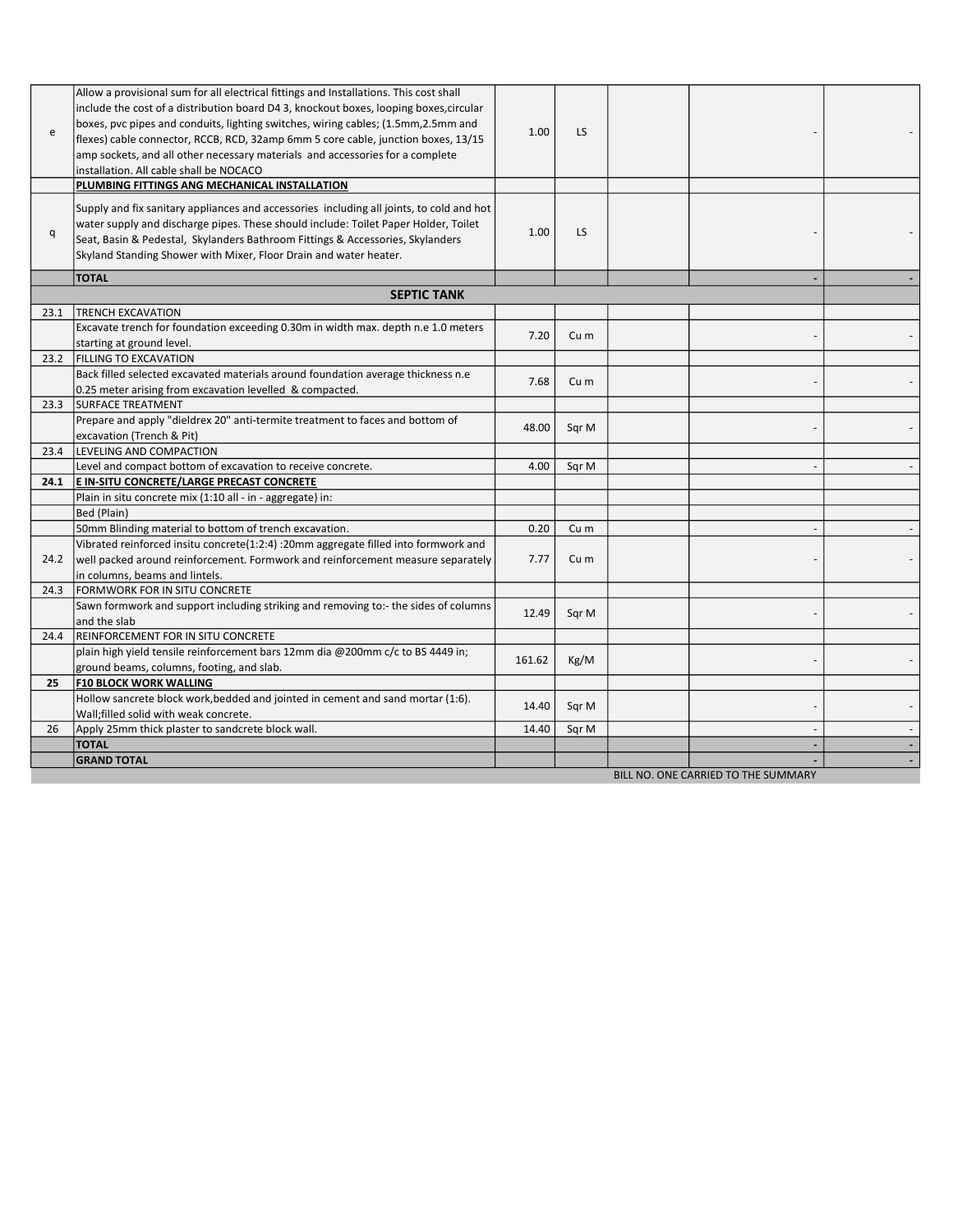|                | BILL No. Two Construction of Seperation Wall in the Main Hub                                                                                                                                                                                                                                                                |          |                 |                           |                                     |                          |
|----------------|-----------------------------------------------------------------------------------------------------------------------------------------------------------------------------------------------------------------------------------------------------------------------------------------------------------------------------|----------|-----------------|---------------------------|-------------------------------------|--------------------------|
|                | S. No.   Description                                                                                                                                                                                                                                                                                                        | Quantity | <b>Unit</b>     | <b>Unit Cost</b><br>(NGN) | <b>Total Cost (NGN)</b>             | <b>Total Cost (USD)</b>  |
| 1              | <b>EXCAVATON AND EARTH WORK</b>                                                                                                                                                                                                                                                                                             |          |                 |                           |                                     |                          |
| 1.1            | <b>TRENCH EXCAVATION</b>                                                                                                                                                                                                                                                                                                    |          |                 |                           |                                     |                          |
| i              | Excavate trench for foundation exceeding 0.30m in width max. depth n.e 1.0 meters<br>starting at ground level.                                                                                                                                                                                                              | 39.20    | Cu <sub>m</sub> |                           |                                     |                          |
| 1.2            | <b>FILLING TO EXCAVATION</b>                                                                                                                                                                                                                                                                                                |          |                 |                           |                                     |                          |
| Ť              | Back filled selected excavated materials around foundation average thickness n.e<br>0.25 meter arising from excavation levelled & compacted.                                                                                                                                                                                | 25.76    | Cu m            |                           |                                     |                          |
| 1.3            | LEVELING AND COMPACTION                                                                                                                                                                                                                                                                                                     |          |                 |                           |                                     |                          |
| j.             | Level and compact bottom of excavation to receive concrete.                                                                                                                                                                                                                                                                 | 39.20    | Sqr M           |                           |                                     |                          |
| 2.1            | E IN-SITU CONCRETE/LARGE PRECAST CONCRETE                                                                                                                                                                                                                                                                                   |          |                 |                           |                                     |                          |
| i              | Vibrated plain insitu concrete(1:2:4) :20mm aggregate filled into formwork and well<br>packed around reinforcement. Formwork and reinforcement measure separately in;                                                                                                                                                       |          |                 |                           |                                     |                          |
| a              | foundation footing                                                                                                                                                                                                                                                                                                          | 3.92     | Cu m            |                           |                                     |                          |
| b              | column base                                                                                                                                                                                                                                                                                                                 | 2.31     | Cu m            |                           | $\sim$                              | $\overline{\phantom{a}}$ |
| $\mathsf{c}$   | column                                                                                                                                                                                                                                                                                                                      | 4.02     | Cu m            |                           |                                     |                          |
| d              | <b>Wall capping</b>                                                                                                                                                                                                                                                                                                         | 3.36     | Cu m            |                           |                                     |                          |
| e              | <b>Ground Beam</b>                                                                                                                                                                                                                                                                                                          | 2.96     | Cu m            |                           |                                     | $\overline{\phantom{a}}$ |
| 2.2            | FORMWORK FOR IN SITU CONCRETE                                                                                                                                                                                                                                                                                               |          |                 |                           |                                     |                          |
| j.             | Sawn formwork and support including striking and removing to the sides of:-                                                                                                                                                                                                                                                 |          |                 |                           |                                     |                          |
| a              | column                                                                                                                                                                                                                                                                                                                      | 22.80    | Sqr M           |                           | $\sim$                              | $\overline{\phantom{a}}$ |
| $\mathsf b$    | <b>Wall capping</b>                                                                                                                                                                                                                                                                                                         | 319.20   | Sqr M           |                           |                                     |                          |
| $\mathsf{C}$   | Beam                                                                                                                                                                                                                                                                                                                        | 12.88    | Sqr M           |                           |                                     |                          |
| 2.3            | REINFORCEMENT FOR IN SITU CONCRETE                                                                                                                                                                                                                                                                                          |          |                 |                           |                                     |                          |
| j.             | plain high yield tensile reinforcement bars 10mm dia @200mm c/c to BS 4449 in;                                                                                                                                                                                                                                              |          |                 |                           |                                     |                          |
| a              | Columns base                                                                                                                                                                                                                                                                                                                | 129.58   | Кg              |                           |                                     |                          |
| b              | Column                                                                                                                                                                                                                                                                                                                      | 202.62   | Kg              |                           | $\sim$                              | $\overline{\phantom{a}}$ |
| $\mathsf{C}$   | Ground Beam                                                                                                                                                                                                                                                                                                                 | 138.88   | Kg              |                           |                                     |                          |
| d              | Y6 Stirup @ 300mm c/c                                                                                                                                                                                                                                                                                                       | 120.34   | Кg              |                           |                                     |                          |
| 3              | <b>F10 BLOCK WORK WALLING</b>                                                                                                                                                                                                                                                                                               |          |                 |                           |                                     |                          |
| Ť              | Hollow sancrete block work, bedded and jointed in cement and sand mortar (1:6).<br>Wall; filled solid with mass concrete.                                                                                                                                                                                                   | 224.00   | Sqm             |                           |                                     |                          |
| 4              | Apply 25mm thick plaster externally and dress the eadges of the slabs.                                                                                                                                                                                                                                                      | 347.20   | Sqm             |                           |                                     |                          |
| 5              | Screed the rendered surfaces with a mixture of cement, master lock, waterproofing<br>agent and emulsion paint. Then, Prepare and apply two Coats (2) of white meyer<br>emulsion paint or its equivalent in quality from an approved manufacturer on the<br>wall surfaces and blue color of same describtion on the columns. | 347.20   | Sqm             |                           |                                     |                          |
| 6              | Supply and install concertina (razor) wire of 500mm diameter on the top surfaces of<br>the wall including the Y angles bars to which it will be fixed.                                                                                                                                                                      | 56.00    | M               |                           |                                     |                          |
|                | <b>SUB-TOTAL</b>                                                                                                                                                                                                                                                                                                            |          |                 |                           |                                     |                          |
| $\overline{7}$ | Supply and install 4000mm x 3000mm purpose made steel gate; it should be double<br>panelled with 4mm thick checkered plate on good and very strong iron frame with<br>very high qualitative hinges. Note that, there should not be any gap of greater 1cm<br>between the gate and the supporting columns.                   | 1.00     | Ls              |                           |                                     |                          |
| 8              | Supply and install 1500mm x 2100mm purpose made steel pedestarian door; it<br>should be double panelled with 4mm thick checkered plate on a good and very strong<br>iron frame with very high qualitative hinges. Note that, there should not be any gap<br>of greater 1cm between the gate and the supporting columns.     | 1.00     | Ls              |                           |                                     |                          |
| 9              | Fabricate and install boom barrier with 75mm dia. of 6mm thick Galvanise pipes and<br>should be of approved design.                                                                                                                                                                                                         | 1.00     | Ls              |                           |                                     |                          |
|                | <b>SUB-TOTAL</b>                                                                                                                                                                                                                                                                                                            |          |                 |                           |                                     |                          |
|                | <b>TOTAL</b>                                                                                                                                                                                                                                                                                                                |          |                 |                           |                                     | ٠                        |
|                |                                                                                                                                                                                                                                                                                                                             |          |                 |                           | BILL NO. TWO CARRIED TO THE SUMMARY |                          |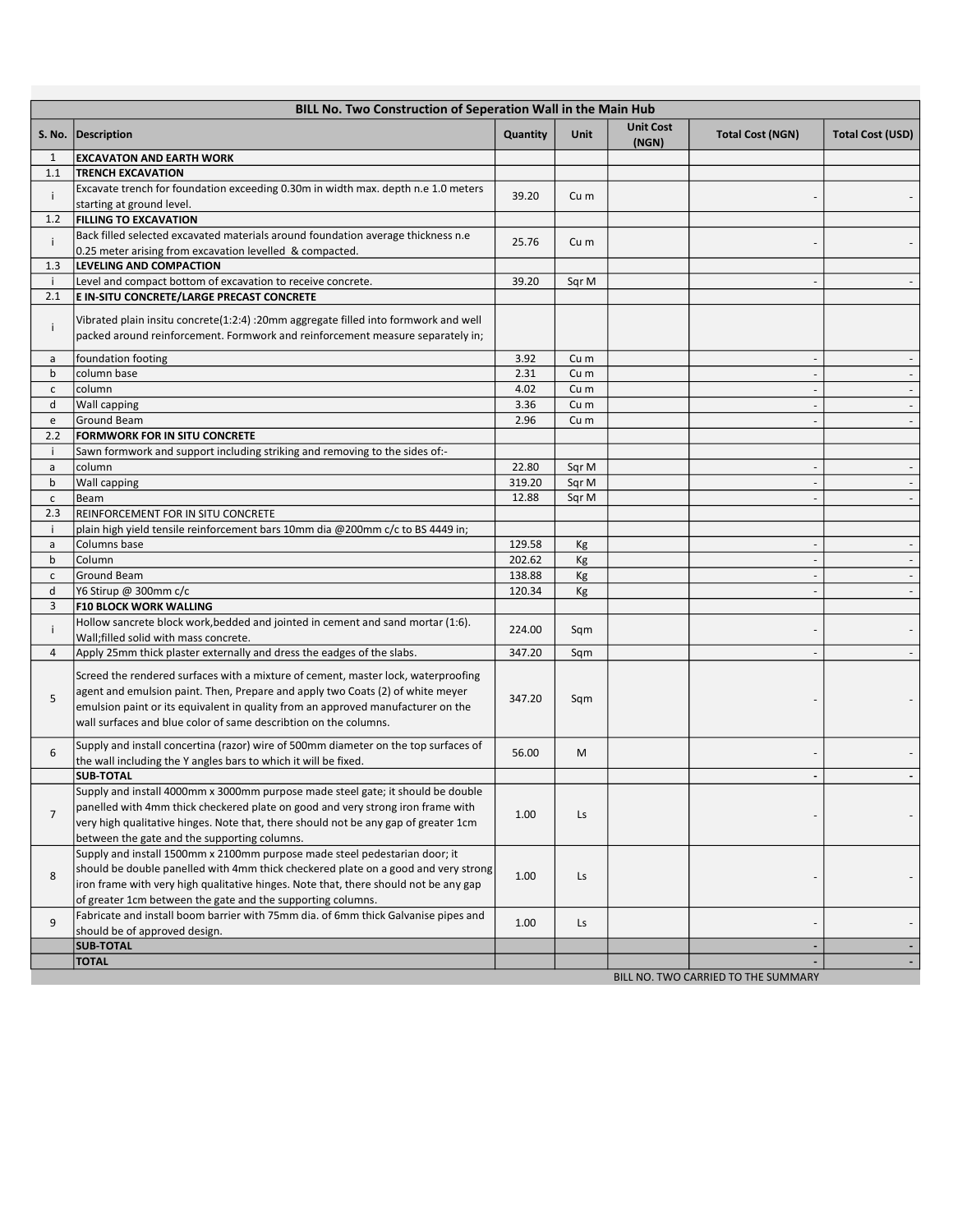|                          | BILL No. Three Conversion of Slabs to Solid Structures in the Hub Extension                                                                                                                                                                                                                                                                                                            |          |      |                           |                                       |                          |  |
|--------------------------|----------------------------------------------------------------------------------------------------------------------------------------------------------------------------------------------------------------------------------------------------------------------------------------------------------------------------------------------------------------------------------------|----------|------|---------------------------|---------------------------------------|--------------------------|--|
|                          | S. No.   Description                                                                                                                                                                                                                                                                                                                                                                   | Quantity | Unit | <b>Unit Cost</b><br>(NGN) | <b>Total Cost (NGN)</b>               | Total Cost (USD)         |  |
| Α                        | <b>BLOCK WORK</b>                                                                                                                                                                                                                                                                                                                                                                      |          |      |                           |                                       |                          |  |
| $\mathbf{1}$             | 230mm hollow sandcreed block bedded and joint with sand cement mortar                                                                                                                                                                                                                                                                                                                  | 82.50    | Sqm  |                           |                                       |                          |  |
| В                        | <b>PARTITIONS</b>                                                                                                                                                                                                                                                                                                                                                                      |          |      |                           |                                       |                          |  |
| j.                       | 100mm solid sandcreed block bedded and joint with sand cement mortar                                                                                                                                                                                                                                                                                                                   | 90.89    | Sqm  |                           |                                       |                          |  |
| ii.                      | High quality fly-screen net installed on two sides of properly made aluminum frame<br>work.                                                                                                                                                                                                                                                                                            | 12.00    | Sqm  |                           |                                       |                          |  |
|                          |                                                                                                                                                                                                                                                                                                                                                                                        |          |      |                           |                                       |                          |  |
| C                        | <b>WALL FINISHING</b>                                                                                                                                                                                                                                                                                                                                                                  |          |      |                           |                                       |                          |  |
| $\mathbf{2}$             | Apply 25mm thick plaster to sandcrete block wall.                                                                                                                                                                                                                                                                                                                                      | 335.23   | Sqm  |                           |                                       |                          |  |
| 3                        | Prepare and apply two coat of cool white high quality emulsion paint from an<br>approved both interior and the exterior.                                                                                                                                                                                                                                                               | 335.23   | Sqm  |                           |                                       |                          |  |
| D                        | <b>CONCRETE WORK</b>                                                                                                                                                                                                                                                                                                                                                                   |          |      |                           |                                       |                          |  |
| 4                        | Vibrated reinforced insitu concrete(1:2:4) :20mm aggregate filled into formwork and<br>well packed around reinforcement. Formwork and reinforcement measure separately<br>in columns, beams and lintels.                                                                                                                                                                               | 5.50     | Cu m |                           |                                       |                          |  |
| 2.3                      | REINFORCEMENT FOR IN SITU CONCRETE                                                                                                                                                                                                                                                                                                                                                     |          |      |                           |                                       |                          |  |
| j.                       | plain high yield tensile reinforcement bars 10mm dia @200mm c/c to BS 4449 in;<br>ground beams, columns, footing, and slab.                                                                                                                                                                                                                                                            | 438.69   | Kg   |                           |                                       |                          |  |
| 6                        | plain sawn formwork to the vertical sides of:                                                                                                                                                                                                                                                                                                                                          | 81.56    | Sqm  |                           |                                       | $\overline{\phantom{a}}$ |  |
| E                        | <b>FLOOR FINISHING</b>                                                                                                                                                                                                                                                                                                                                                                 |          |      |                           |                                       |                          |  |
| $\overline{\phantom{a}}$ | Supply and lay 400mm x 400mm vitrified ceramic floor tiles.                                                                                                                                                                                                                                                                                                                            | 83.64    | Sqm  |                           | $\sim$                                | $\overline{\phantom{a}}$ |  |
| F                        | <b>ROOFING</b>                                                                                                                                                                                                                                                                                                                                                                         |          |      |                           |                                       |                          |  |
| 8                        | 0.55mm blue long span corrugated aluminium roofing sheet complete with<br>accessories fixed to purlins (measured separately).                                                                                                                                                                                                                                                          |          |      |                           |                                       |                          |  |
| j.                       | Roof covering                                                                                                                                                                                                                                                                                                                                                                          | 132.00   | Sqm  |                           |                                       |                          |  |
| ii.                      | Edging at 150mm gith                                                                                                                                                                                                                                                                                                                                                                   | 23.00    | M    |                           |                                       |                          |  |
| iii                      | Rigde cap 400mm width                                                                                                                                                                                                                                                                                                                                                                  | 10.00    | M    |                           | $\sim$                                | $\overline{\phantom{a}}$ |  |
| 9                        | Sawn hardwood roof members treated with anti-temite                                                                                                                                                                                                                                                                                                                                    |          |      |                           |                                       |                          |  |
| j.                       | 50mm x 50mm noggings                                                                                                                                                                                                                                                                                                                                                                   | 100.00   | Nr   |                           | $\overline{\phantom{a}}$              | $\overline{\phantom{a}}$ |  |
| ii.                      | 50mm x 75mm purlins                                                                                                                                                                                                                                                                                                                                                                    | 50.00    | Nr   |                           | $\sim$                                | $\overline{\phantom{a}}$ |  |
| iii                      | 50mm x 100mm rafters, king post and other struts member                                                                                                                                                                                                                                                                                                                                | 50.00    | Nr   |                           | $\sim$                                | $\overline{\phantom{a}}$ |  |
| iv                       | 50mm x 150mm tie beam                                                                                                                                                                                                                                                                                                                                                                  | 30.00    | Nr   |                           | $\overline{\phantom{a}}$              | $\overline{\phantom{a}}$ |  |
| v                        | High quality white flank fascia board                                                                                                                                                                                                                                                                                                                                                  | 15.00    | Nr   |                           | $\bar{a}$                             | $\overline{\phantom{a}}$ |  |
| 10                       | Well screeded with a mixture of white paint, screeding powder and strong adhessive;<br>painted cool white marine ply-wood ceiling; thickness: half inch                                                                                                                                                                                                                                | 91.16    | Sqm  |                           |                                       |                          |  |
|                          | Prepare and apply two coats blue high quality gloss paint on the fascia board                                                                                                                                                                                                                                                                                                          |          |      |                           |                                       |                          |  |
| 11                       | externaly.                                                                                                                                                                                                                                                                                                                                                                             | 10.98    | Sqm  |                           |                                       |                          |  |
| G                        | DOORS AND WINDOWS                                                                                                                                                                                                                                                                                                                                                                      |          |      |                           |                                       |                          |  |
| 12                       | Supply and fix high quality 900mm x 2100mm purpose made steel door to include<br>high level window attached to the top of the door.                                                                                                                                                                                                                                                    | 2.00     | Ls   |                           |                                       |                          |  |
| 13                       | Supply and install high quality 750mm x 2100mm solid core flush door to the cubicles.<br>This should include all accessories eg handles its keys.                                                                                                                                                                                                                                      | 8.00     | Ls   |                           |                                       |                          |  |
| 13                       | Supply and install high quality 1200mm x 1200mm, Aluminum projected windows<br>paneled with 4mm frosted glass laminated with 8ml Llumar Security Shutter<br>Resistance Film; Burglaries and fly screen(Net) included.                                                                                                                                                                  | 8.00     | Ls   |                           |                                       |                          |  |
| н.                       | <b>ELECTRICAL WORK</b>                                                                                                                                                                                                                                                                                                                                                                 |          |      |                           |                                       |                          |  |
| 14                       | Allow a provissional sum for the supply and installation of electrical wiring and<br>fittings including piping work. To include; 8no. 13Amp 2gang sockets, 4no. 16Amps<br>socket, 12no lighting points, ABB three phase DB, and all connnections should be fully<br>grounded with a pure copper rod and all cables shall be Nocaco or its equivalent from<br>an approved manufacturer. | 1.00     | Ls   |                           |                                       |                          |  |
| 15                       | Supply and Install 2.5Hp LG wall mounted split Acs or its equivalent in quality from an<br>approved manufacturer complete with all installation kits.                                                                                                                                                                                                                                  | 2.00     | Ls   |                           |                                       | $\overline{\phantom{a}}$ |  |
|                          | <b>TOTAL</b>                                                                                                                                                                                                                                                                                                                                                                           |          |      |                           |                                       | $\overline{\phantom{a}}$ |  |
|                          |                                                                                                                                                                                                                                                                                                                                                                                        |          |      |                           | BILL NO. THREE CARRIED TO THE SUMMARY |                          |  |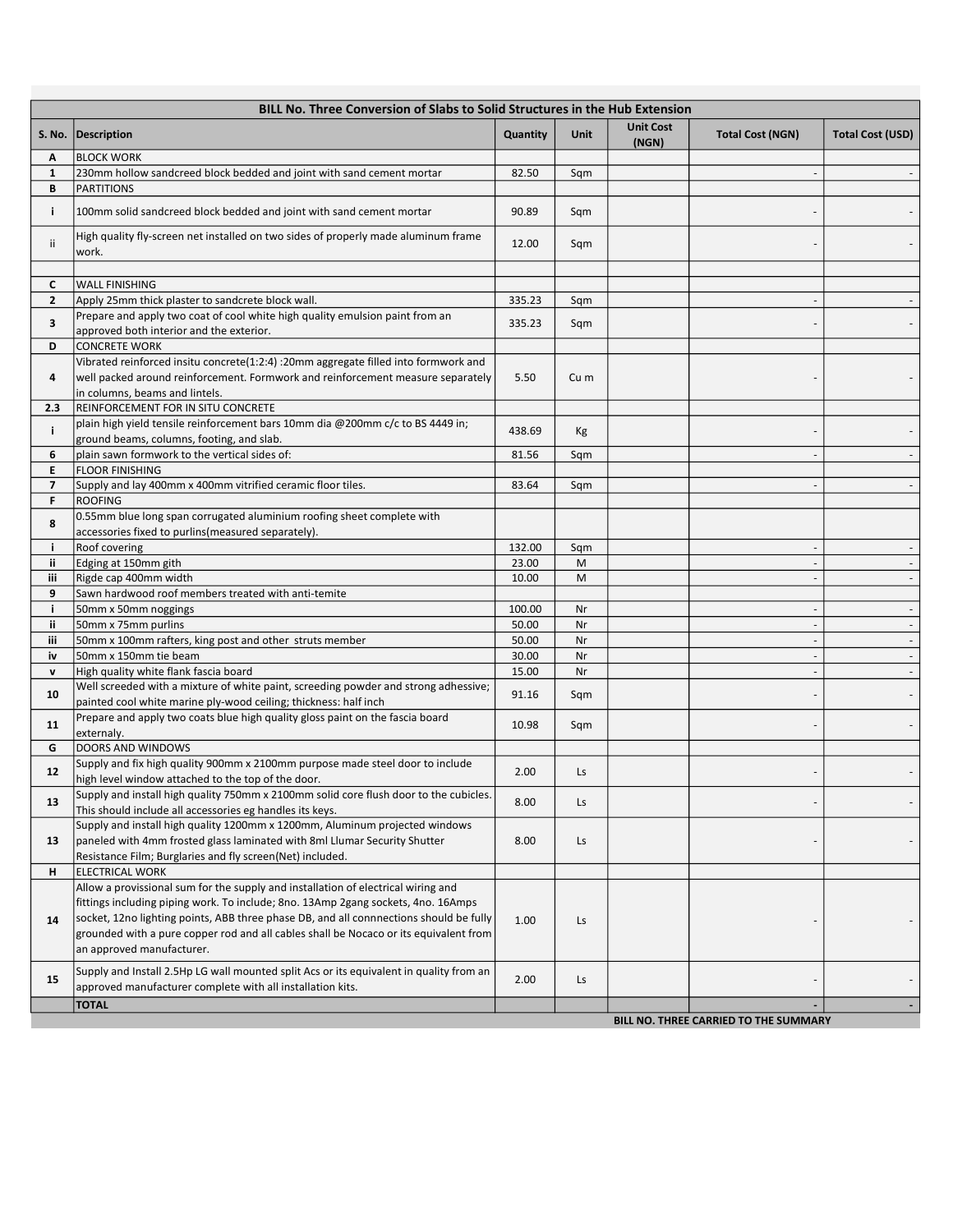|           | BILL No. Four Construction of Training Facility in the Main Hub                                                                                                |                |          |                           |                          |                          |  |  |
|-----------|----------------------------------------------------------------------------------------------------------------------------------------------------------------|----------------|----------|---------------------------|--------------------------|--------------------------|--|--|
|           | S. No.   Description                                                                                                                                           | Quantity       | Unit     | <b>Unit Cost</b><br>(NGN) | <b>Total Cost (NGN)</b>  | <b>Total Cost (USD)</b>  |  |  |
|           | <b>SUBSTRUCTURE</b>                                                                                                                                            |                |          |                           |                          |                          |  |  |
| j.        | TRENCH EXCAVATION; Excavate trench for foundation exceeding 0.1m in width max.                                                                                 | 14.89          | Cu M     |                           |                          |                          |  |  |
|           | depth not exceeding 1.0 meters starting at 150mm below ground level.                                                                                           |                |          |                           |                          |                          |  |  |
|           | FILLING TO EXCAVATION; Back-filled selected excavated materials around foundation                                                                              |                |          |                           |                          |                          |  |  |
| ij.       | average thickness not exceeding 0.25 meter arising from excavation levelled &                                                                                  | 9.58           | Cu M     |                           |                          |                          |  |  |
| iii       | compacted.<br><b>FILLING TO MAKE UP LEVEL</b>                                                                                                                  |                |          |                           |                          |                          |  |  |
|           |                                                                                                                                                                |                |          |                           |                          |                          |  |  |
|           | Hardcore filling average thickness exceeding 0.25 meter obtained off site imported<br>rock materials in layers not exceeding 150mm thick in: 200 - 300mm depth | 13.50          | Cu M     |                           |                          |                          |  |  |
|           | Laterite filling and compaction                                                                                                                                | 9.86           | Cu M     |                           |                          |                          |  |  |
| iv        | LEVELING AND COMPACTION; Level and compact bottom of excavation to receive                                                                                     | 19.89          | Sqm      |                           |                          |                          |  |  |
|           | concrete.                                                                                                                                                      |                |          |                           |                          |                          |  |  |
|           | SURFACE TREATMENT; Prepare and apply " dieldrex anti-termite treatment to faces                                                                                | 98.29          | Sqm      |                           |                          |                          |  |  |
|           | and bottom of the excavtion (Trench & fit).                                                                                                                    |                |          |                           |                          |                          |  |  |
| b         | E IN-SITU CONCRETE/LARGE PRE-CAST CONCRETE                                                                                                                     |                |          |                           |                          |                          |  |  |
| i.        | Plain Insitu-concrete mix(1:10 all in aggregate in Bed(plain)<br>50mm blinding material to bottom of the trench excavtion.                                     | 1.09           | Cu M     |                           |                          |                          |  |  |
|           | Vibrated plain insitu concrete(1:2:4) :20mm aggregate filled into formwork and well                                                                            |                |          |                           |                          |                          |  |  |
| ii.       | packed around reinforcement. Formwork and reinforcement measure separately in                                                                                  | 3.89           | Cu M     |                           |                          |                          |  |  |
|           | columns, beams, floor slabs and lintels.                                                                                                                       |                |          |                           |                          |                          |  |  |
| iii       | FORM WORK FOR IN SITU CONCRETE                                                                                                                                 |                |          |                           |                          |                          |  |  |
| 0         | plain sawn formwork to the vertical sides of: columns, beams and lintels                                                                                       | 8.96           | Sqr M    |                           |                          |                          |  |  |
| 2.3       | REINFORCEMENT FOR IN SITU CONCRETE                                                                                                                             |                |          |                           |                          |                          |  |  |
| i.        | plain high yield tensile reinforcement bars 10mm dia @200mm c/c to BS 4449 in;                                                                                 | 149.88         |          |                           |                          |                          |  |  |
|           | ground beams, columns, footing, and slab.                                                                                                                      |                | Кg       |                           |                          |                          |  |  |
| c         | F10 BLOCK WORK WALLING                                                                                                                                         |                |          |                           |                          |                          |  |  |
| 0         | Hollow sancrete block work, bedded and jointed in cement and sand mortar (1:6).                                                                                | 35.56          | Sqr M    |                           |                          |                          |  |  |
|           | Wall; filled solid with weak concrete.                                                                                                                         |                |          |                           |                          |                          |  |  |
|           | <b>SUPERSTRUCTURE</b>                                                                                                                                          |                |          |                           |                          |                          |  |  |
| Α         | <b>BLOCK WORK</b>                                                                                                                                              |                |          |                           |                          |                          |  |  |
| j.        | 230mm hollow sandcreed block bedded and joint with sand cement mortar<br>150mm hollow sandcreed block bedded and joint with sand cement mortar                 | 83.31<br>51.85 | Sqm      |                           |                          | $\overline{\phantom{a}}$ |  |  |
| ij.       | High quality fly-screen net installed on two sides of properly made aluminum frame                                                                             |                | Sqm      |                           |                          |                          |  |  |
| iii       | work.                                                                                                                                                          | 6.50           | Sqm      |                           |                          |                          |  |  |
| В         | <b>WALL FINISHING</b>                                                                                                                                          |                |          |                           |                          |                          |  |  |
| 2         | Apply 25mm thick plaster to sandcrete block wall.                                                                                                              | 285.39         | Sqm      |                           |                          |                          |  |  |
| 3         | Prepare and apply two coat of cool white high quality emulsion paint from an                                                                                   | 285.39         |          |                           |                          |                          |  |  |
|           | approved both interior and the exterior.                                                                                                                       |                | Sqm      |                           |                          |                          |  |  |
| C         | <b>CONCRETE WORK</b>                                                                                                                                           |                |          |                           |                          |                          |  |  |
|           | Vibrated reinforced insitu concrete(1:2:4) :20mm aggregate filled into formwork and                                                                            |                |          |                           |                          |                          |  |  |
| 4         | well packed around reinforcement. Formwork and reinforcement measure separately                                                                                | 2.00           | Cu m     |                           |                          |                          |  |  |
|           | in columns, beams and lintels.                                                                                                                                 |                |          |                           |                          |                          |  |  |
| 2.3       | REINFORCEMENT FOR IN SITU CONCRETE<br>plain high yield tensile reinforcement bars 10mm dia @200mm c/c to BS 4449 in;                                           |                |          |                           |                          |                          |  |  |
| i.        | ground beams, columns, footing, and slab.                                                                                                                      | 158.98         | Кg       |                           |                          |                          |  |  |
| 6         | plain sawn formwork to the vertical sides of:                                                                                                                  | 85.98          | Sqm      |                           |                          |                          |  |  |
| D         | <b>FLOOR FINISHING</b>                                                                                                                                         |                |          |                           |                          |                          |  |  |
| 7         | Supply and lay 400mm x 400mm vitrified ceramic floor tiles.                                                                                                    | 52.35          | Sqm      |                           |                          |                          |  |  |
| E         | <b>ROOFING</b>                                                                                                                                                 |                |          |                           |                          |                          |  |  |
| 8         | 0.55mm blue long span corrugated aluminium roofing sheet complete with                                                                                         |                |          |                           |                          |                          |  |  |
|           | accessories fixed to purlins (measured separately).                                                                                                            |                |          |                           |                          |                          |  |  |
| i.        | <b>Roof covering</b>                                                                                                                                           | 71.00          | Sqm      |                           |                          |                          |  |  |
| ij.       | Edging at 150mm gith                                                                                                                                           | 28.00          | M        |                           |                          |                          |  |  |
| iii       | Rigde cap 400mm width                                                                                                                                          | 32.00          | M        |                           |                          |                          |  |  |
| 9         | Sawn hardwood roof members treated with anti-temite<br>50mm x 50mm noggings                                                                                    | 75.00          |          |                           |                          |                          |  |  |
| i.<br>ii. | 50mm x 75mm purlins                                                                                                                                            | 40.00          | Nr<br>Nr |                           |                          | $\overline{\phantom{a}}$ |  |  |
| iii       | 50mm x 100mm rafters, king post and other struts member                                                                                                        | 25.00          | Nr       |                           | $\overline{\phantom{a}}$ | $\overline{\phantom{a}}$ |  |  |
| iv        | 50mm x 150mm tie beam                                                                                                                                          | 18.00          | Nr       |                           |                          | $\sim$                   |  |  |
| v         | High quality white flank fascia board                                                                                                                          | 12.00          | Nr       |                           |                          |                          |  |  |
|           | Well screeded with a mixture of white paint, screeding powder and strong adhessive;                                                                            |                |          |                           |                          |                          |  |  |
| 10        | painted cool white marine ply-wood ceiling; thickness: half inch                                                                                               | 52.35          | Sqm      |                           |                          |                          |  |  |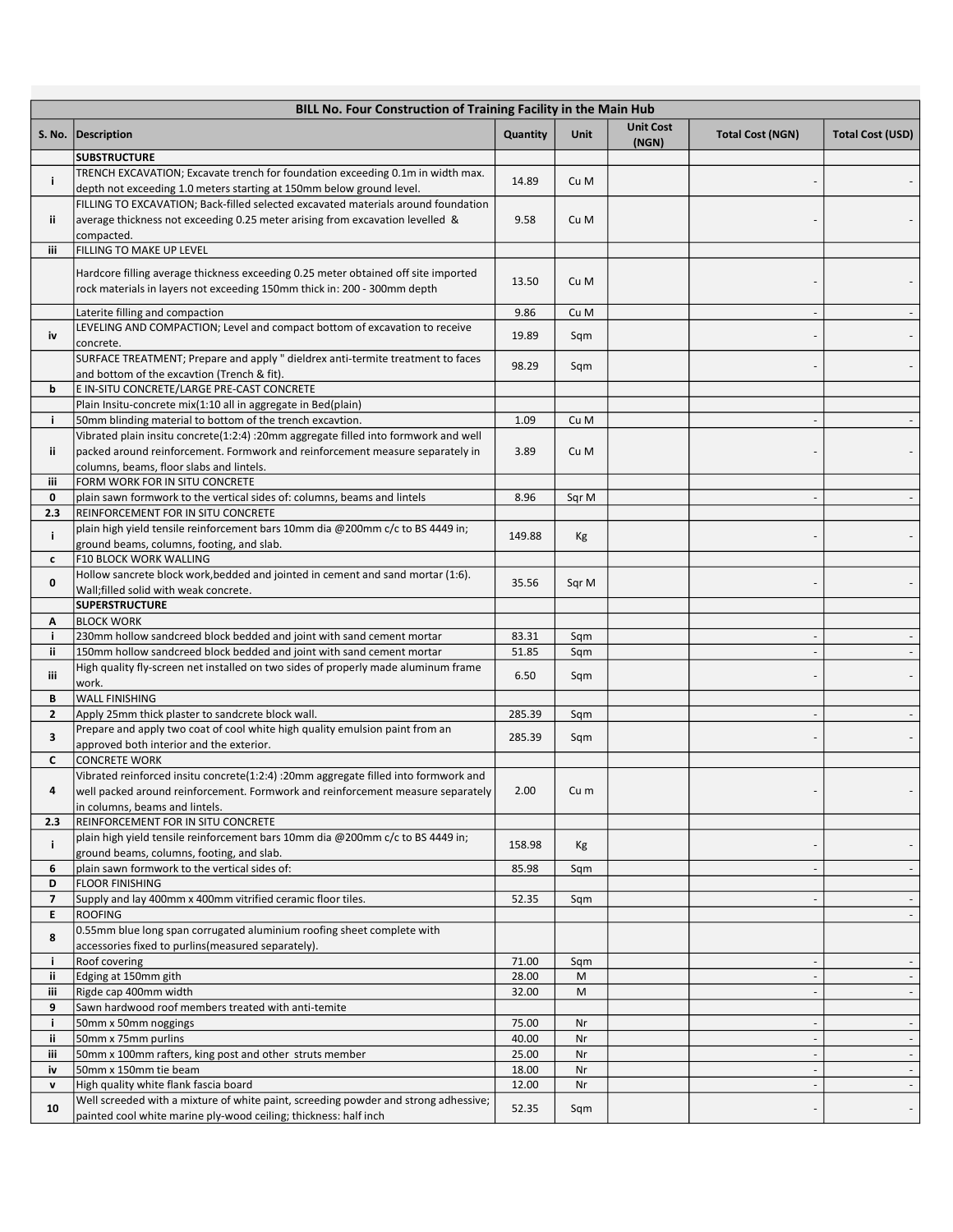| 11                | Prepare and apply two coats blue high quality gloss paint on the fascia board<br> externaly.                                                                                                                                                                                                                                                                                           | 7.58 | Sgm       |  |  |  |  |
|-------------------|----------------------------------------------------------------------------------------------------------------------------------------------------------------------------------------------------------------------------------------------------------------------------------------------------------------------------------------------------------------------------------------|------|-----------|--|--|--|--|
|                   | DOORS AND WINDOWS                                                                                                                                                                                                                                                                                                                                                                      |      |           |  |  |  |  |
| $12 \overline{ }$ | Supply and install high quality 900mm x 2100mm purpose made steel door.                                                                                                                                                                                                                                                                                                                | 1.00 | <b>Ls</b> |  |  |  |  |
| 13                | Supply and install high quality 750mm x 2100mm solid core flush door on metal<br>frame.                                                                                                                                                                                                                                                                                                | 4.00 | Ls        |  |  |  |  |
| 14                | Supply and install high quality 1200mm x 1200mm, Aluminum projected windows<br>paneled with 4mm frosted glass laminated with 8ml Llumar Security Shutter<br>Resistance Film; Burglaries and fly screen(Net) included                                                                                                                                                                   | 5.00 | Ls        |  |  |  |  |
| G                 | <b>IELECTRICAL WORK</b>                                                                                                                                                                                                                                                                                                                                                                |      |           |  |  |  |  |
| 15                | Allow a provissional sum for the supply and installation of electrical wiring and<br>fittings including piping work. To include; 5no. 13Amp 4gang sockets, 2no. 16Amps<br>socket, 10no lighting points, ABB three phase DB, and all connnections should be fully<br>grounded with a pure copper rod and all cables shall be Nocaco or its equivalent from<br>an approved manufacturer. | 1.00 | Ls        |  |  |  |  |
| 16                | Supply and Install 1.5Hp LG wall mounted split Acs or its equivalent in quality from an<br>approved manufacturer complete with all installation kits.                                                                                                                                                                                                                                  | 2.00 | Ls        |  |  |  |  |
|                   | <b>SUB-TOTAL</b>                                                                                                                                                                                                                                                                                                                                                                       |      |           |  |  |  |  |
|                   | <b>BILL NO. FOUR CARRIED TO THE SUMMARY</b>                                                                                                                                                                                                                                                                                                                                            |      |           |  |  |  |  |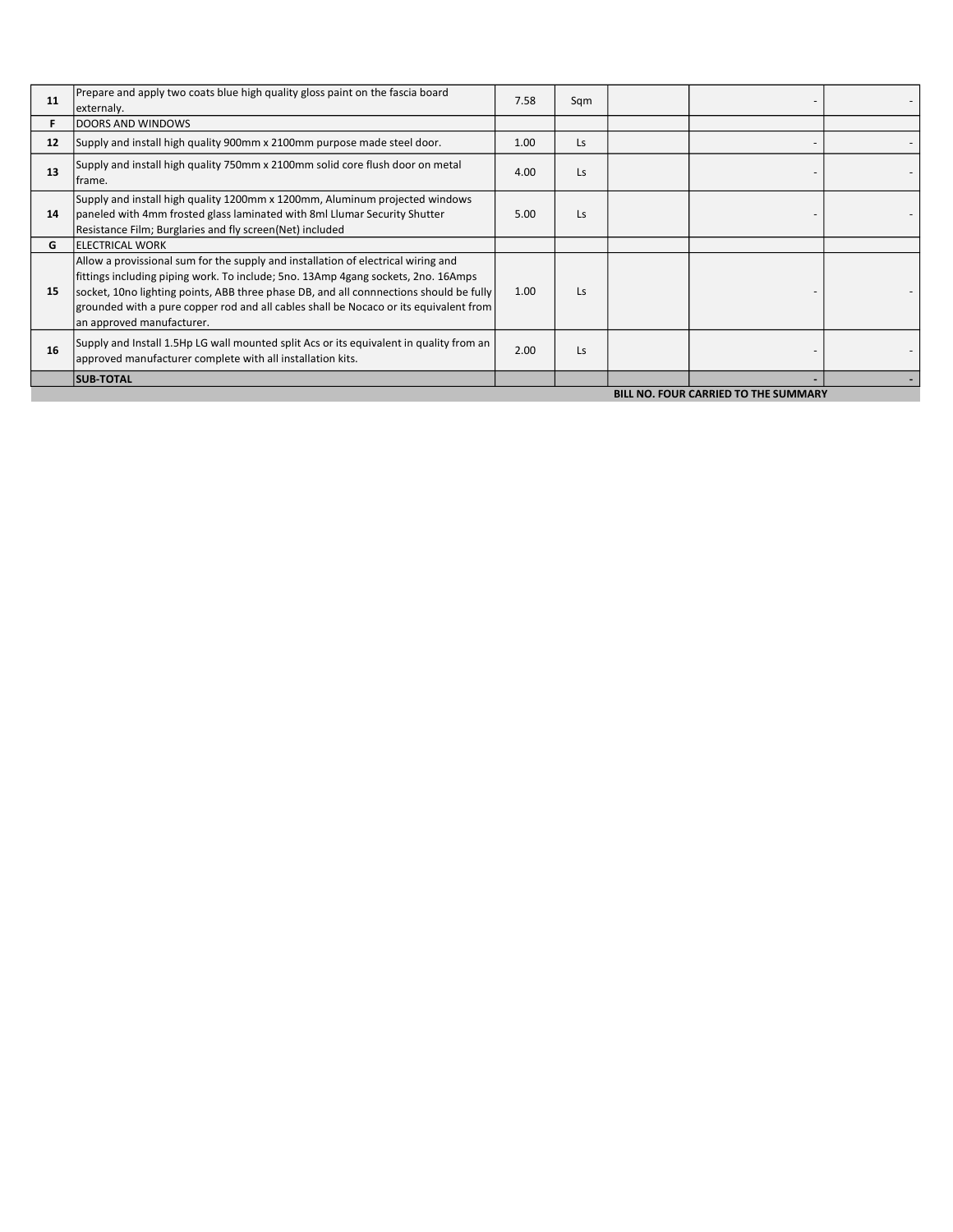|                | BILL No. Five Construction of Toilet Block in the Main Hub for ETS Users                                                                                                                                                                                                                                                                                                                                                                                                                                                                     |          |      |                           |                                      |                          |  |
|----------------|----------------------------------------------------------------------------------------------------------------------------------------------------------------------------------------------------------------------------------------------------------------------------------------------------------------------------------------------------------------------------------------------------------------------------------------------------------------------------------------------------------------------------------------------|----------|------|---------------------------|--------------------------------------|--------------------------|--|
| <b>S. No.</b>  | <b>Description</b>                                                                                                                                                                                                                                                                                                                                                                                                                                                                                                                           | Quantity | Unit | <b>Unit Cost</b><br>(NGN) | <b>Total Cost (NGN)</b>              | <b>Total Cost (USD)</b>  |  |
| 2.1            | Earthwork in excavation in any kind of soil in foundation commencing at strip level<br>not exceeding 450mm deep.                                                                                                                                                                                                                                                                                                                                                                                                                             | 9.94     | Cu M |                           |                                      |                          |  |
| 2.2            | Backfilling on/around the Foundation plus its compaction. The materials could be<br>from the excavated foundation subject to approval of the Engineer. Lateritic Hard<br>core.                                                                                                                                                                                                                                                                                                                                                               | 4.95     | Cu M |                           |                                      |                          |  |
| 2.3            | 'Dieldrex' anti-termite treatment to sides and bottom of excavation                                                                                                                                                                                                                                                                                                                                                                                                                                                                          | 67.20    | Sq M |                           |                                      |                          |  |
| 3.1            | Plain In-situ Concrete (1:10 -40mm aggregate), blinding, vibrated, not exceeding<br>100mm thick                                                                                                                                                                                                                                                                                                                                                                                                                                              | 2.48     | Cu M |                           |                                      |                          |  |
| 3.2            | Vibrated Reinforced insitu Concrete (1:2:4 - 19mm aggregate) filled into formwork<br>and well packed around reinforcement (Both measured separately);                                                                                                                                                                                                                                                                                                                                                                                        | 0.7935   | Cu M |                           |                                      |                          |  |
| 4.1            | High Yield Deformed hot rolled Steel Bar Reinforcement to B.S. 4461 including hooks<br>distance blocks tying wire etc. (Provisional)                                                                                                                                                                                                                                                                                                                                                                                                         | 60.72    | Кg   |                           |                                      |                          |  |
| 5.1            | Plain sawn formwork                                                                                                                                                                                                                                                                                                                                                                                                                                                                                                                          | 17.80    | Sq M |                           |                                      |                          |  |
| 6              | Hollow sancrete block work, bedded and jointed in cement and sand mortar (1:6).<br>Wall; filled solid with weak concrete.                                                                                                                                                                                                                                                                                                                                                                                                                    | 100.06   | Sq M |                           |                                      |                          |  |
| $\overline{7}$ | 0.55mm guage " OVEN BAKED COLOUR CORRUGATED LONG SPAN ALUMINIUM<br>ROOFING SHEET or approved roofing Sheet, fixed to hardwood purlin (measured<br>saparately) complete, in accordance with the manufacturers instructions, including<br>side and end laps                                                                                                                                                                                                                                                                                    | 32.13    | Sq M |                           |                                      |                          |  |
| 8              | Carcassing and Timber: Solignum termitte treatment hardwood timbers                                                                                                                                                                                                                                                                                                                                                                                                                                                                          | 360.00   | Nr   |                           |                                      |                          |  |
| 9.1            | WALL FINISH(Plastering): 25 mm cement plaster of mix 1:4 (1 cement : 4 fine sand) on<br>new block wall                                                                                                                                                                                                                                                                                                                                                                                                                                       | 107.25   | Sq M |                           |                                      |                          |  |
| 9.2            | PAINT FINISH: Prepare and apply three Coats of 'Meyer' Emulsion paint on Screeded<br>surfaces.                                                                                                                                                                                                                                                                                                                                                                                                                                               | 88.00    | Sq M |                           |                                      |                          |  |
| 9.3            | CEILING FINISH: PVC Ceiling, attached noggins and all well polished to Architect's<br>specifications                                                                                                                                                                                                                                                                                                                                                                                                                                         | 24.75    | Sq M |                           |                                      |                          |  |
| 9.4            | 200 x 400 x 6mm thick vitrified wall tiles fixed to 45mm thick floated bed in 1:4<br>cement sand mix and grouted in matching tile finish                                                                                                                                                                                                                                                                                                                                                                                                     | 32.00    | Sq M |                           |                                      |                          |  |
| 9.5            | 300 x 300 x 6mm thick vitrified floor tiles fixed to 45mm thick floated bed in 1:4<br>cement sand mix and grouted in matching tile finish                                                                                                                                                                                                                                                                                                                                                                                                    | 24.75    | Sq M |                           |                                      |                          |  |
| 10.1           | STEEL DOORS: 3mm thick single panel chakared steel purpose made panel door with<br>2"x2"x2mm thick square pipe frame, in size 900mm x 2100mm high.                                                                                                                                                                                                                                                                                                                                                                                           | 6.00     | Nr   |                           |                                      |                          |  |
| 11.1           | Sliding window with aluminium frame and mosquito net (600 x 600 mm) and<br>laminated with 8ml security shutter resistance film.                                                                                                                                                                                                                                                                                                                                                                                                              | 4.00     | Sq M |                           |                                      |                          |  |
| 12.0           | BURGLAR PROOF: Cast iron burglar proofing in aproved design profile and colour;                                                                                                                                                                                                                                                                                                                                                                                                                                                              | 4.00     | Sq M |                           |                                      |                          |  |
| 13.0           | Allow a provisional for all electrical fittings and Installations. This cost shall include<br>the cost of a distribution board D4 3, knockout box, looping boxes, circular boxes, pvc<br>pipes and conduits, lighting switches, wiring cables; (1.5mm,2.5mm and flexes) cable<br>connector, RCCB, RCD, 32amp 6mm 5 core cable, junction boxes, 13/15 amp sockets,<br>and all other necessary materials and accessories for a complete installation. All<br>cable shall be NOCACO or its equivalent in quality from an approved manufacturer. | 1.00     | LS   |                           |                                      |                          |  |
| 14.1           | Supply and fix sanitary appliances and accessories including all joints, to cold and hot<br>water supply and discharge pipes. These should include: 4 Toilet Paper Holder, 4<br>Toilet Seats, 4 Basin & Pedestal, Floor Drain, Wall mounted Mirror and other<br>necessary accessories.                                                                                                                                                                                                                                                       | 1.00     | LS   |                           |                                      |                          |  |
| 14.2           | Allow a provisional sum for soakaway/septic tank and all piping work both cold water<br>hot water and waste pipes including their fittings and acessories.                                                                                                                                                                                                                                                                                                                                                                                   | 1.00     | LS   |                           |                                      | $\overline{\phantom{a}}$ |  |
|                | <b>Total</b>                                                                                                                                                                                                                                                                                                                                                                                                                                                                                                                                 |          |      |                           |                                      | 0.00                     |  |
|                |                                                                                                                                                                                                                                                                                                                                                                                                                                                                                                                                              |          |      |                           | BILL NO. FIVE CARRIED TO THE SUMMARY |                          |  |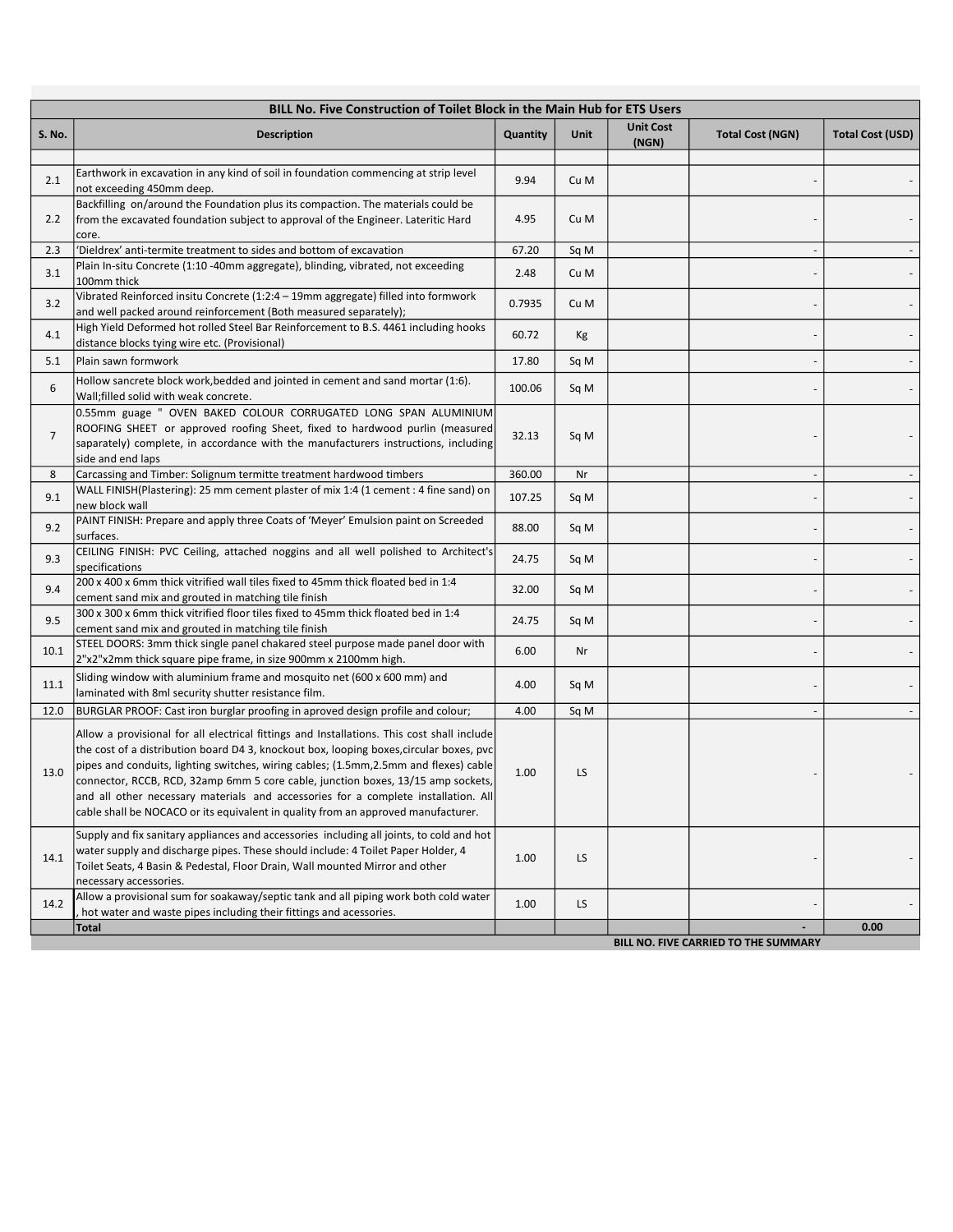|              | <b>BILL No. Six Construction of an Observation Tower</b>                                                                                                                     |                |              |                           |                                     |                                    |
|--------------|------------------------------------------------------------------------------------------------------------------------------------------------------------------------------|----------------|--------------|---------------------------|-------------------------------------|------------------------------------|
| S. No.       | <b>Description</b>                                                                                                                                                           | Quantity       | Unit         | <b>Unit Cost</b><br>(NGN) | <b>Total Cost (NGN)</b>             | Total Cost (USD)                   |
| A            | <b>SUBSTRUCTURE</b>                                                                                                                                                          |                |              |                           |                                     |                                    |
|              | 1.0.0 EXCAVATION AND EARTH WORK                                                                                                                                              |                |              |                           |                                     |                                    |
| 1.0.1        | <b>TRENCH EXCAVTION</b><br>Excavate trench for foundation exceeding 0.30m in width max. depth n. e 1.0 meters                                                                |                |              |                           |                                     |                                    |
|              | starting at ground ground level.                                                                                                                                             | 7.56           | Cu M         |                           |                                     |                                    |
|              | 1.0.2   FILLING TO EXCAVTION                                                                                                                                                 |                |              |                           |                                     |                                    |
|              | Back filled selected excavated materials around the foundatio average thickness n.e                                                                                          |                |              |                           |                                     |                                    |
|              | 0.25 arising from the excavation levveled & compaction.                                                                                                                      | 4.97           | Cu M         |                           |                                     |                                    |
|              | 1.0.3 SURFACE TREATMENT                                                                                                                                                      |                |              |                           |                                     |                                    |
|              | Prepare and apply " dieldrex anti-termite treatment to faces and bottom of the                                                                                               |                |              |                           |                                     |                                    |
|              | excavtion (Trench & fit).                                                                                                                                                    | 30.00          | Sqr M        |                           |                                     |                                    |
|              | 1.0.4  LEVELLING AND COM [PACTION                                                                                                                                            |                |              |                           |                                     |                                    |
|              | Level and compact the bottom of the excavtion to receive concrete.                                                                                                           | 8.40           | Sqr M        |                           |                                     |                                    |
|              | Well compacted laterite filling.                                                                                                                                             | 2.70           | Cu M         |                           |                                     |                                    |
|              | 2.0.0 E IN-SITU CONCRETE/LARGE PRE-CAST CONCRETE                                                                                                                             |                |              |                           |                                     |                                    |
|              | Plain Insitu-concrete mix(1:10 all in aggregate in Bed(plain)                                                                                                                |                |              |                           |                                     |                                    |
| 2.0.1        | 50mm blinding material to bottom of the trench excavtion.                                                                                                                    | 0.42           | Cu M         |                           |                                     |                                    |
|              | Vibrated reinforced insitu concrete(1:2:4) :20mm aggregate filled into formwork and<br>2.0.2 well packed around reinforcement. Formwork and reinforcement measure separately | 5.69           | Cu M         |                           |                                     |                                    |
|              | in columns, beams, floor slabs and lintels.                                                                                                                                  |                |              |                           |                                     |                                    |
|              | 2.0.3   FORM WORK FOR IN SITU CONCRETE                                                                                                                                       |                |              |                           |                                     |                                    |
|              | plain sawn formwork to the vertical sides of: columns, beams and lintels                                                                                                     | 38.80          | Sqr M        |                           |                                     |                                    |
| 2.0.4        | <b>REINFORCEMENT FOR IN SITU CONCRETE</b>                                                                                                                                    |                |              |                           |                                     |                                    |
|              | plain high yield tensile reinforcement bars 12mm dia @200mm c/c to BS 4449 in;                                                                                               |                |              |                           |                                     |                                    |
|              | ground beams, columns, footing, and slab.                                                                                                                                    | 274.83         | Кg           |                           |                                     |                                    |
|              | 3.0.0 F10 BLOCK WORK WALLING                                                                                                                                                 |                |              |                           |                                     |                                    |
| 3.0.1        | Hollow sancrete block work, bedded and jointed in cement and sand mortar (1:6).                                                                                              | 10.80          | Sqr M        |                           |                                     |                                    |
|              | Wall; filled solid with weak concrete.                                                                                                                                       |                |              |                           |                                     |                                    |
| В            | <b>SUBSTRUCTURE</b>                                                                                                                                                          |                |              |                           |                                     |                                    |
|              | <b>FRAMES</b>                                                                                                                                                                |                |              |                           |                                     |                                    |
| 4.0.0        | <b>F10 BLOCK WORK WALLING</b>                                                                                                                                                |                |              |                           |                                     |                                    |
| 4.0.1        | Hollow sancrete block work, bedded and jointed in cement and sand mortar (1:6).<br>Wall; filled solid with weak concrete.                                                    | 52.36          | Sqm          |                           |                                     |                                    |
| 4.0.2        | <b>WALL FINISHING</b>                                                                                                                                                        |                |              |                           |                                     |                                    |
| ÷            | Apply 25mm thick plaster to sandcrete block wall.                                                                                                                            | 105.32         | Sqm          |                           |                                     |                                    |
|              | Prepare and apply two coat of cool white high quality emulsion paint from an                                                                                                 |                |              |                           |                                     |                                    |
| ii.          | approved manufacturer over screeded surfaces for interior spaces and facing bricks                                                                                           | 105.32         | Sqm          |                           |                                     |                                    |
|              | for the exterior.                                                                                                                                                            |                |              |                           |                                     |                                    |
|              | 4.0.3   FLOOR FINISHING                                                                                                                                                      |                |              |                           |                                     |                                    |
|              | Supply and lay 400mm x 400mm vitrified ceramic floor tiles.                                                                                                                  | 10.24          | Sqm          |                           |                                     |                                    |
| 5.0.1        | <b>ROOFING</b>                                                                                                                                                               |                |              |                           |                                     |                                    |
|              | 0.55mm blue long span corrugated aluminium roofing sheet complete with                                                                                                       |                |              |                           |                                     |                                    |
|              | accessories fixed to purlins (measured separately).                                                                                                                          |                |              |                           |                                     |                                    |
| -i           | Roof covering                                                                                                                                                                | 22.56          | Sqm          |                           |                                     | $\overline{\phantom{a}}$           |
| Ϊİ           | Edging at 150mm gith                                                                                                                                                         | 15.00          | M            |                           |                                     |                                    |
| iii          | Rigde cap 400mm width                                                                                                                                                        | 10.00          | M            |                           |                                     | $\sim$                             |
| iv           | Sawn hardwood roof members treated with anti-temite                                                                                                                          |                |              |                           | $\overline{\phantom{a}}$            |                                    |
| $\mathsf{V}$ | 50mm x 50mm noggings                                                                                                                                                         | 20.00          | L            |                           |                                     | $\overline{\phantom{a}}$           |
| vi<br>vii    | 50mm x 75mm purlins<br>50mm x 100mm rafters, king post and other struts member                                                                                               | 20.00<br>15.00 | L<br>L       |                           |                                     | $\overline{\phantom{a}}$<br>$\sim$ |
| viii         | 50mm x 150mm tie beam                                                                                                                                                        | 14.00          | $\mathsf{L}$ |                           |                                     |                                    |
|              | Well screeded with a mixture of white paint, screeding powder and strong adhessive;                                                                                          |                |              |                           |                                     |                                    |
| iх           | painted cool white marine ply-wood ceiling; thickness: half inch                                                                                                             | 21.32          | Sqm          |                           |                                     |                                    |
| X            | Pascial Board                                                                                                                                                                | 12.00          | M            |                           |                                     |                                    |
|              | <b>TOTAL</b>                                                                                                                                                                 |                |              |                           |                                     | $\blacksquare$                     |
|              |                                                                                                                                                                              |                |              |                           | BILL NO. SIX CARRIED TO THE SUMMARY |                                    |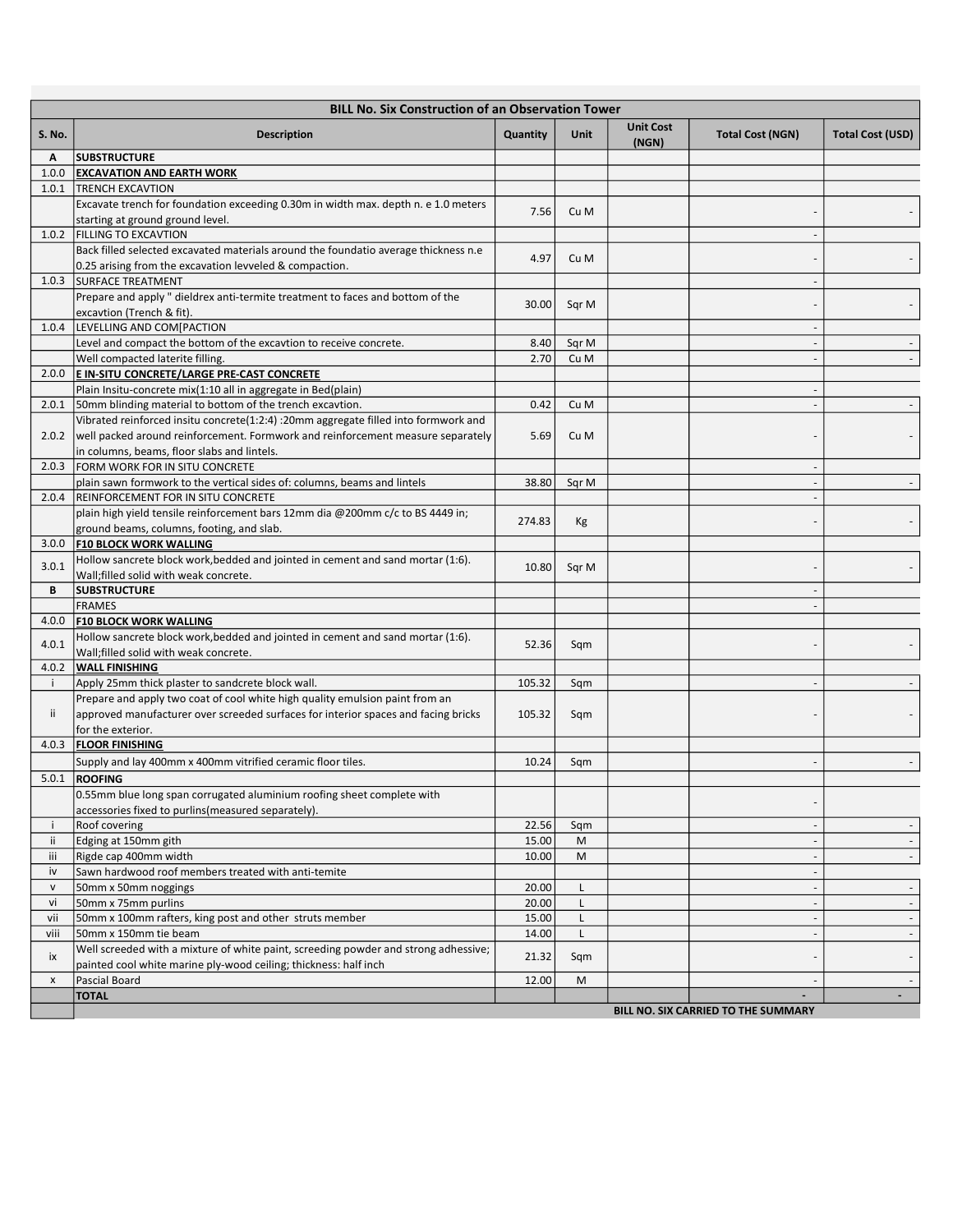|                | BILL No. Seven Upgrading of Emergency Exit Gate and Reinforcing Security Access Control Room in the Main Hub        |          |                |                           |                                       |                         |
|----------------|---------------------------------------------------------------------------------------------------------------------|----------|----------------|---------------------------|---------------------------------------|-------------------------|
| <b>S. No.</b>  | <b>Description</b>                                                                                                  | Quantity | Unit           | <b>Unit Cost</b><br>(NGN) | <b>Total Cost (NGN)</b>               | <b>Total Cost (USD)</b> |
| Α              | <b>REINFORCING SECURITY ACCESS CONTROL ROOM</b>                                                                     |          |                |                           |                                       |                         |
| $\mathbf{1}$   | <b>BLOCKWORK</b>                                                                                                    |          |                |                           |                                       |                         |
| 7.1            | 230 mm thick sandcrete blocks laid in regular bond in cement mortar 1:4 (1 cement :                                 | 6.60     | M <sup>2</sup> |                           |                                       |                         |
|                | 4 coarse sand) including centering and shuttering complete.                                                         |          |                |                           |                                       |                         |
| $\overline{2}$ | <b>FINISHING</b>                                                                                                    |          |                |                           |                                       |                         |
| 9.1            | WALL FINISH(Plastering): 25 mm cement plaster of mix 1:4 (1 cement : 4 fine sand) on                                |          |                |                           |                                       |                         |
|                | new block wall                                                                                                      |          |                |                           |                                       |                         |
| j.             | 25mm Cement and Sand (1:4) Render Externally                                                                        | 7.20     | M <sup>2</sup> |                           |                                       |                         |
| ii.            | 25mm Cement and Sand (1:4) Render Internally                                                                        | 11.88    | M <sup>2</sup> |                           |                                       |                         |
| 9.2            | PAINT FINISH: Prepare and apply three Coats of 'Meyer' Emulsion paint on Screeded                                   |          |                |                           |                                       |                         |
|                | surfaces.                                                                                                           |          |                |                           |                                       |                         |
| j.             | Rendered Walls; over 300mm wide. Internally                                                                         | 4.95     | M <sup>2</sup> |                           |                                       |                         |
| 9.3            | CEILING FINISH: Half inch Ply-wood painted glossy attached to the noggins and all                                   | 8.00     | M <sup>2</sup> |                           |                                       |                         |
|                | well polished to Architect's specifications                                                                         |          |                |                           |                                       |                         |
| 3              | DOORS AND WINDOWS                                                                                                   |          |                |                           |                                       |                         |
| 10.1           | Fabricate and fix purpose made door latches at the top and bottom of the bunker                                     | 4.00     | Nr             |                           |                                       |                         |
|                | doors.                                                                                                              |          |                |                           |                                       |                         |
| 10.3           | Remove security room window, old Pedestarian door and screening room window                                         | 1.00     | Ls             |                           |                                       |                         |
|                | and block the openings with block wall infilled with concrete.                                                      |          |                |                           |                                       |                         |
| 11.3           | Supply and installation of 8 meter concertina barb wire including Y angle to hold                                   | 8.00     | M              |                           |                                       |                         |
|                | firmly on the top of the wall                                                                                       |          |                |                           |                                       |                         |
|                | <b>SUB-TOTAL</b>                                                                                                    |          |                |                           |                                       | 0.00                    |
| B              | <b>UPGRADING EMERGENCY EXIT GATE</b>                                                                                |          |                |                           |                                       |                         |
| a              | <b>EXCAVATION AND EARTH WORK</b>                                                                                    |          |                |                           |                                       |                         |
| ÷              | <b>TRENCH EXCAVATION</b>                                                                                            |          |                |                           |                                       |                         |
|                | Excavate trench for foundation exceeding o.3m in width max. depth n.e 1.0m starting                                 | 25.07    | Cu M           |                           |                                       |                         |
|                | at ground level.                                                                                                    |          |                |                           |                                       |                         |
| ij.            | <b>FILLING TO EXCAVATION</b><br>Back fill selected excavated materials around the foundation average thickness 0.25 |          |                |                           |                                       |                         |
|                | rising from levelled and compacted                                                                                  | 16.48    | Cu M           |                           |                                       |                         |
| iii            | <b>SURFACE TREATMENT</b>                                                                                            |          |                |                           |                                       |                         |
|                | Prepare and apply dieldrex anti termite treatment to the faces and the bottom of the                                |          |                |                           |                                       |                         |
|                | excavation(trench and pit)                                                                                          | 99.50    | Sqr M          |                           |                                       |                         |
| iv             | LEVELING AND COMPACTION                                                                                             |          |                |                           |                                       |                         |
|                | Level and compact the bottom of trench to receive concrete                                                          | 27.86    | Sqr M          |                           |                                       |                         |
| b              | <b>E-INSITU CONCRETE LARGE PRE-CAST CONCRETE</b>                                                                    |          |                |                           |                                       |                         |
|                | Plain insitu concrete mix(1:10 all in aggregate in bed(plain)                                                       |          |                |                           |                                       |                         |
| j.             | 50mm blinding materials to the bottom of the trench excavation                                                      | 1.40     | Cbm            |                           |                                       |                         |
|                | Vibrated reinforced insitu concrete(1:2:4)20mm aggregate filled into formwork and                                   |          |                |                           |                                       |                         |
| ij.            | well packed around reinforcement.Form work and reinforcement measured                                               | 4.18     | Cbm            |                           |                                       |                         |
|                | separately in column, beam, floor slab and lintel                                                                   |          |                |                           |                                       |                         |
| iii            | REINFORCEMENT FOR INSITU CONCRETE                                                                                   |          |                |                           |                                       |                         |
| с              | <b>F-10 BLOCK WORK WALLING</b>                                                                                      |          |                |                           |                                       |                         |
|                | Hallow sancrete block bedded and jointed in cement and sand motar(1:6) wall filled                                  | 142.36   | Sqr M          |                           |                                       |                         |
|                | solid with weak concrete.                                                                                           |          |                |                           |                                       |                         |
| В              | <b>SUPER STRUCTURE</b>                                                                                              |          |                |                           |                                       |                         |
|                | <b>WALL FINISHING</b>                                                                                               |          |                |                           |                                       |                         |
| a              | Apply 25mm thick plaster to sancrete block and dress the edges                                                      | 284.72   | Sqm            |                           |                                       |                         |
|                | Prepare and apply two coat of cool white high quality emulsion paint from an                                        |          |                |                           |                                       |                         |
| b              | approved manufacturers over screeded surface for inteerior spaces and facing bricks                                 | 284.72   | Sqr M          |                           |                                       |                         |
|                | of the exteerior                                                                                                    |          |                |                           |                                       |                         |
| с              | Allow provisional sum for installation of bollards around the perimeter fence at a                                  | 1.00     | Ls             |                           |                                       |                         |
|                | reasonable upset atleast 3m away from the fence.                                                                    |          |                |                           |                                       |                         |
| e              | Supply and installation of 40 meter long concertina barb wire including Y angle to                                  | 40.000   | М              |                           |                                       |                         |
|                | hold firmly on the top of the wall                                                                                  |          |                |                           |                                       |                         |
| f              | Allow provisional sum for removing and re-installation of the existing exit gate                                    | 1.000    | Ls             |                           |                                       |                         |
|                | including casting of the columns to hold the gate and clearing debris off site.                                     |          |                |                           |                                       |                         |
|                | <b>SUB-TOTAL</b>                                                                                                    |          |                |                           |                                       |                         |
|                | <b>TOTAL</b>                                                                                                        |          |                |                           |                                       |                         |
|                |                                                                                                                     |          |                |                           | BILL NO. SEVEN CARRIED TO THE SUMMARY |                         |

Contractor is responsible for cargo movement to location, hence, logistics, handling and offloading of all goods are solely the responsibility of the contractor. A humanitarian cargo movement form will be given to the contractor to facilitate haulage of the items stated in the waybill to site location.